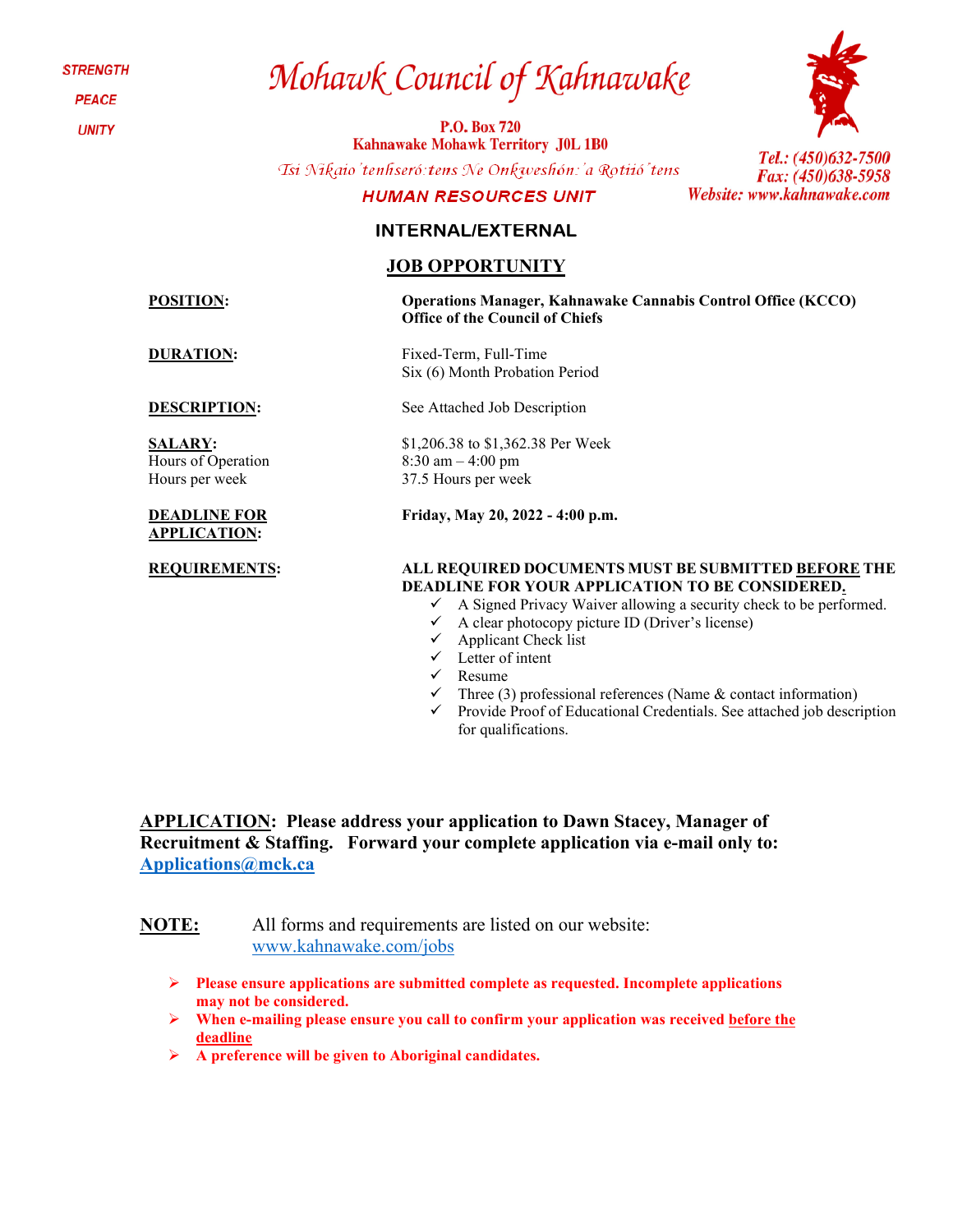# Mohawk Council of Kahnawake

**P.O. Box 720 Kahnawake Mohawk Territory J0L 1B0** Tsi Nikaio'tenhseró: tens Ne Onkweshón: 'a Rotiió' tens **HUMAN RESOURCES UNIT** 



Tel.: (450)632-7500 Fax: (450)638-5958 Website: www.kahnawake.com

| Job Title:         | <b>Operations Manager, KCCO</b>                      |  |
|--------------------|------------------------------------------------------|--|
| Division:          | Kahnawake Cannabis Control Office (KCCO)             |  |
| <b>Reports To:</b> | Chairperson, Kahnawake Cannabis Control Board (KCCB) |  |
| Name of Incumbent: |                                                      |  |

**Purpose:** Under the supervision of the Chairperson, Kahnawake Cannabis Control Board is responsible for the management of all operational and regulatory requirements and services as it pertains to the successful functioning of the Kahnawake Cannabis Control Office. This position will also coordinate the overall management of KCCB, internal and external resources which includes the Cannabis Health and Safety Committee (CHSC). The Manager is responsible for the development and implementation of all processes, procedures, budget and for ensuring that communication channels and information flow is accurate and consistent.

**Cultural Identity Attributes:** This individual is an operations manager who places emphasis on ensuring the Kahnawake Cannabis Control Office meets all the requirements of the KCCL. The individual also ensures the efficient operations of the office by instituting standard procedures and quality control measures and can communicate professionally with all stakeholders. The individual is confident in handling a variety of tasks/responsibilities, adept in managing multiple initiatives and possesses the ability to liaise at all levels, while placing a primary focus on achieving best results.

### **Roles & Responsibilities:**

### **Operations Management**

- Monitors and oversees all issues for the KCCB and CHSC;
- Is the primary contact between KCCB, CHSC, Health Canada, MCK; Peacekeepers and license holders;
- Coordinates, participates, and takes notes for all KCCB and CHSC meetings;
- Manages the day-to-day operations of the KCCB Office;
- Prepares and submits the annual operating budget for KCCB's approval;
- Manages the approved budget;
- Develops and implements operational procedures to ensure quality assurance;
- Assesses need for operational changes and makes recommendations to KCCB;
- Receives inspection reports and monitors inspection schedule.

### **Permit Application Process Management**

• Communicates the permit application process, requirements, and conditions to clients and is the liaison between the applicant/permit holder and the KCCO;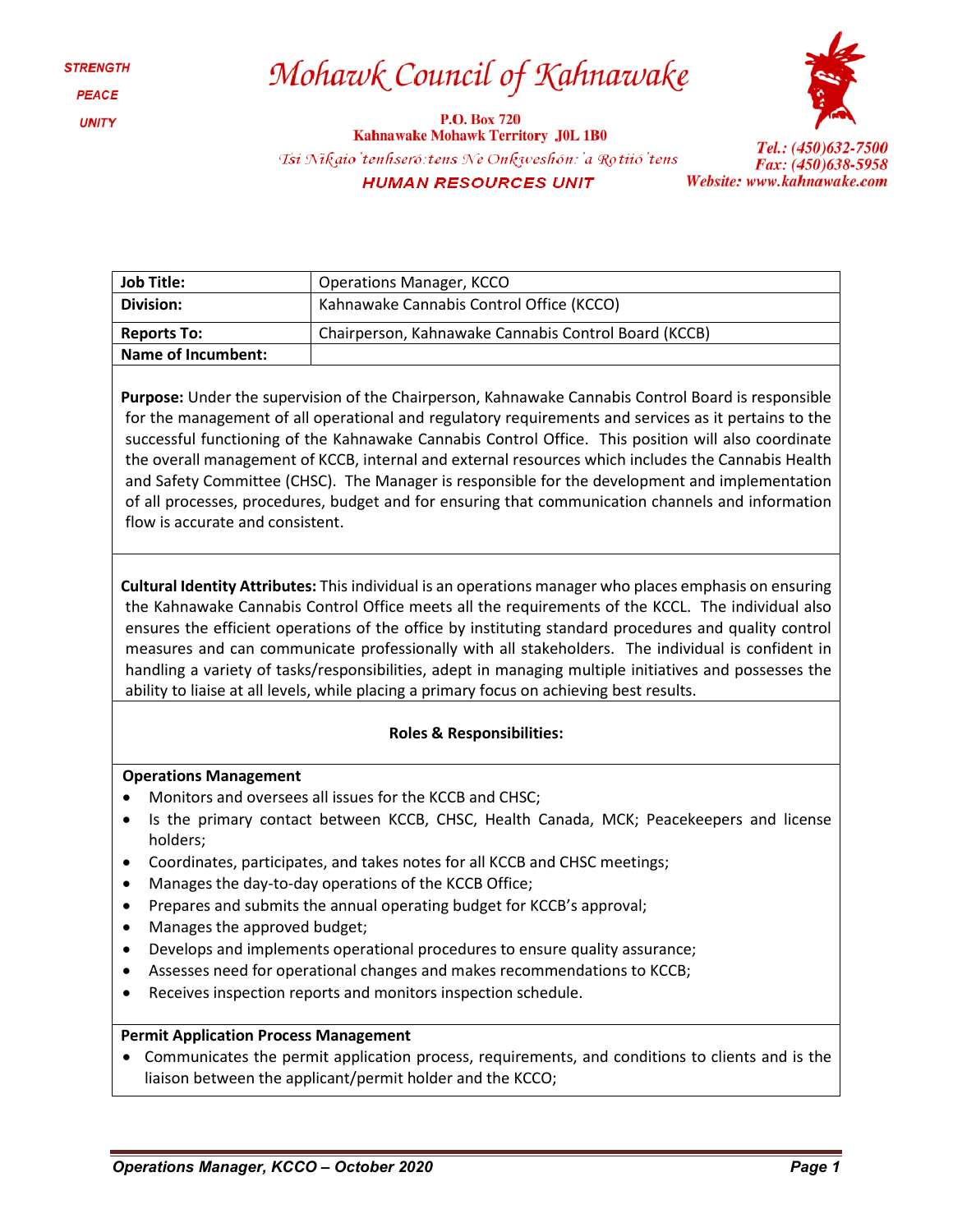# Mohawk Council of Kahnawake

**P.O. Box 720** 



**Kahnawake Mohawk Territory J0L 1B0** Tsi Nikaio'tenhseró: tens Ne Onkweshón: 'a Rotiió'tens **HUMAN RESOURCES UNIT** 

Tel.: (450)632-7500 Fax: (450)638-5958 Website: www.kahnawake.com

- Receives and ensures permit applications meet all the requirements of the KCCL and the federal cannabis law;
- Reviews all applications and amendment requests and makes recommendations for approval with the KCCB;
- Coordinates criminal record, background checks, and membership verification for all permit applicants;
- Prepares all required KCCO public notices;
- Prepares permits and renewals as directed by the KCCB;
- Informs Board of any breaches to permit conditions that they are made aware of;
- Collects and remits any applicable fees.

# **General Office Management and Administrative Support**

- Processes bills, secures purchase orders and verifies/approves invoices and acquisitions against purchase orders;
- Coordinates special workshops, strategic sessions, and meetings, and any training requirements;
- Prepares all correspondence, reports, and other documentation required;
- Manages and maintains an accurate and up to date filing system that ensures confidentiality;
- Provides reception services to the office of the KCCB;
- Orders office supplies;
- Manages reports and data and makes them accessible to the KCCB, Chief and Council, CHSC and interested community members;
- Collaborates with MCK Public Relations on PSAs and website;
- Ensures that information received from the Health and Safety Committee, Kahnawake Peacekeepers, inspectors, and external agencies is forwarded to the KCCB.

*The statements herein reflect general details to describe the principle functions for this job and should not be considered an all-inclusive listing of work requirements. Individuals may perform other duties or be assigned projects associated with these responsibilities as directed by their immediate supervisor.*

### **Decision Making Authority:**

- Determines the readiness of applications, reports, and statements for submission to the KCCB;
- Decides on requirements to achieve the KCCBs objectives;
- Decides on communications methods;
- Determines best practices and implements operational changes to ensure the effective functioning of the office;
- Decides on best sources for supplies and equipment for the KCCO.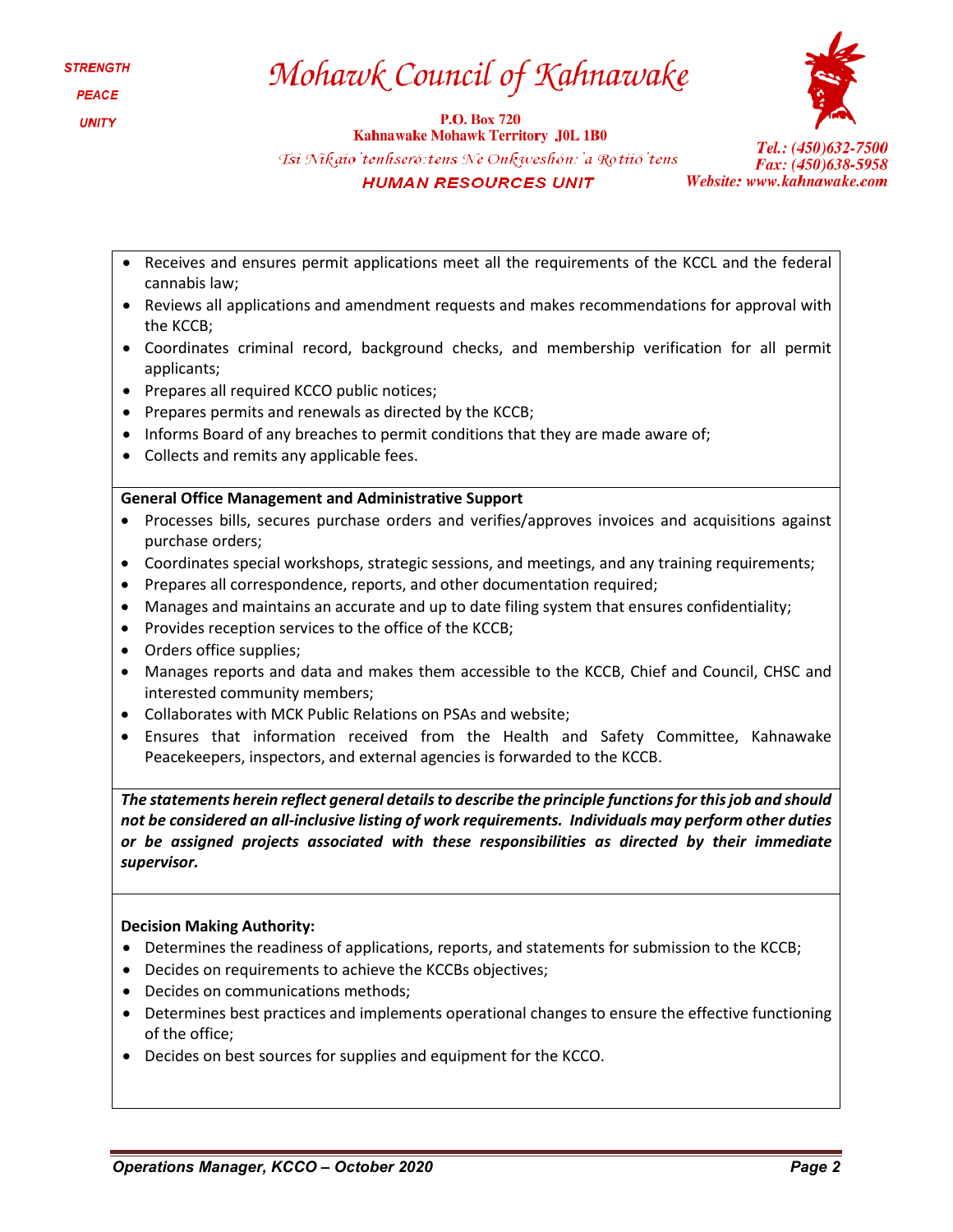# Mohawk Council of Kahnawake

**P.O. Box 720** 



**Kahnawake Mohawk Territory J0L 1B0** Tsi Nikaio'tenhseró: tens Ne Onkweshón: 'a Rotiió' tens **HUMAN RESOURCES UNIT** 



## **Accountability:**

- Signing authority is set at  $\frac{2}{3}$  1,000.00. Anything above signing authority will go to KCCB;
- Ensures that communication channels and information flow is accurate and consistent throughout the KCCB;
- Ensures timely receipt of inspection reports and monitors inspection schedule;
- Ensuring the continuous improvement of the office;
- Conducting business with internal and external stakeholders in a tactful, discrete, and courteous manner;
- Maintaining confidentiality;
- Adhering to KCCB and KCCL Policy and procedures;
- Adhering to the MCK Administrative Manual-Personnel Policy and Kanien'kéha Language Initiatives;
- Conducting business with internal and external clients in a tactful, discrete, and courteous manner;
- Maintain confidentiality.

### **Education & Experience:**

 $\triangleright$  Bachelor's Degree in Business Administration, plus one (1) year relevant experience; OR

 $\triangleright$  DEC in Social Sciences, plus three (3) years relevant experience;

OR

 $\triangleright$  High School Diploma, plus five (5) years relevant experience.

### **Knowledge, Skills, Abilities and Other Attributes:**

- Working knowledge of the Kahnawà:ke Cannabis Control Law and functions of the regulatory body;
- Knowledge of the requirements of the applicable federal Cannabis legislation;
- Tact, discretion, and professionalism when dealing with clients and the public;
- Excellent oral and written communication skills;
- Sound organizational and interpersonal skills;
- Competency in minute taking;
- Ability to work independently and use initiative, sound judgment and the application of various problem-solving techniques;
- Ability to manage stress associated with workload and priorities;
- Sound human resource, file management and budget management skills;
- Knowledge of Outlook, Microsoft Office 365, Excel programs and Phillips Speech Ex Transcribe;
- Strong time management skills;
- Ability to communicate in the Kanien'kéha and French languages is an asset;
- The willingness to learn the Kanien'kéha language is required.